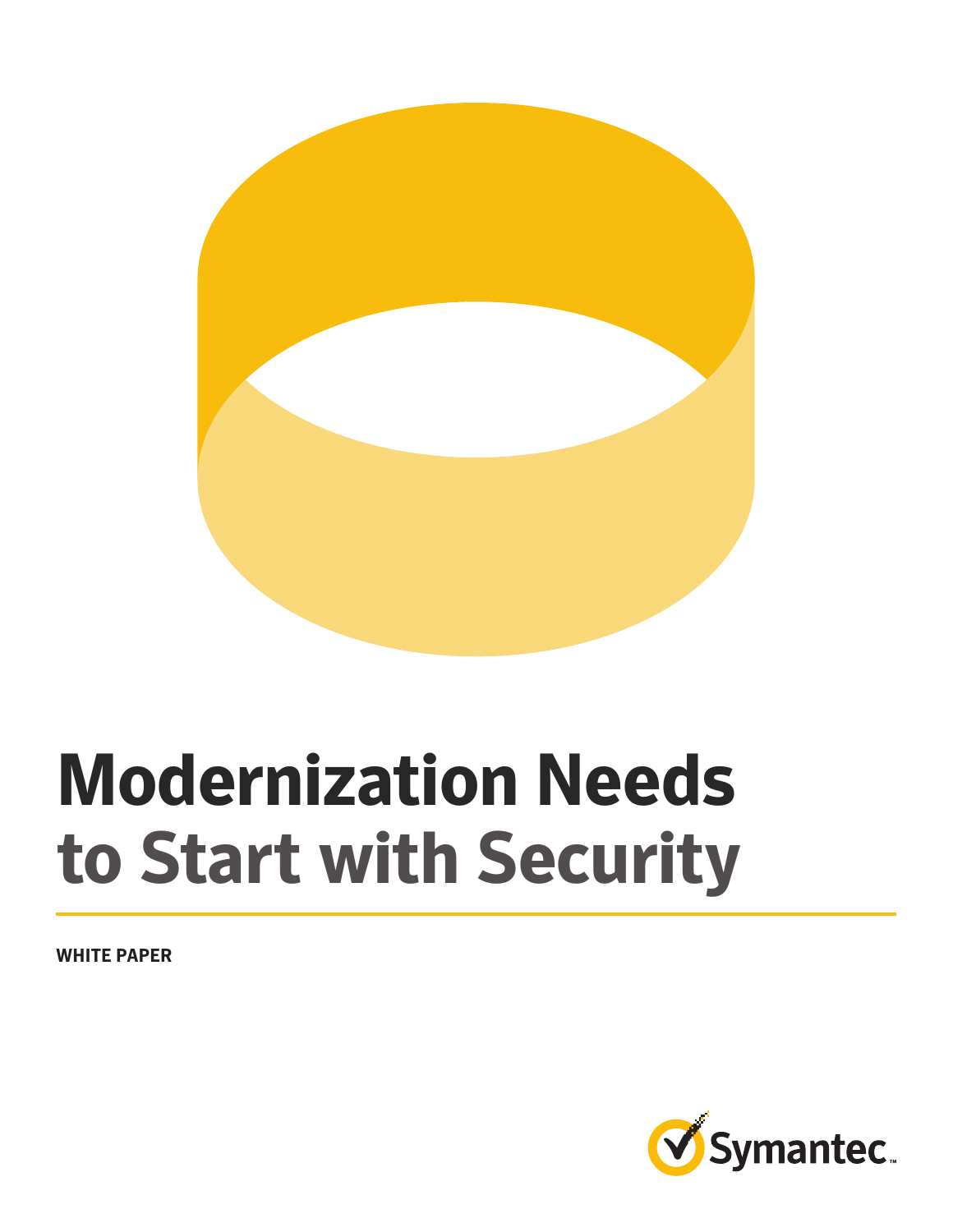The Modernizing Government Technology (MGT) Act, which was signed into law as part of the 2018 National Defense Authorization Act, offers agencies an unprecedented opportunity to improve the security of their systems, applications and data.

The legislation creates a \$228 million fund to help federal agencies modernize outdated information technology (IT) systems. The goal is to reverse a trend in which agencies have spent a growing portion of their IT budgets just maintaining old and outdated systems, rather than investing in new technologies and services. In recent years, the federal government has spent as much as 80 percent of its IT budget on maintenance, rather than new investments.

But the modernization push is not just about new technology it's also about better security.

Not only are legacy systems incredibly expensive to maintain, they are also difficult to secure, especially given the patchwork nature of the existing IT infrastructures at most agencies.

The surge in funding provided by the MGT Act, along with the vision outlined in the Report on Federal IT Modernization, offers the federal government a chance to reset the cybersecurity baseline and to create a framework for maintaining their cyber posture in the years ahead.

# **The Legacy Challenge**

The burden of maintaining legacy systems was made clear by a May 2016 report from the Government Accountability Office. Most notably, 5,233 of the government's approximately 7,000 IT projects are being funded simply for operations and maintenance purposes. Such spending has increased over the past seven fiscal years, which has resulted in a \$7.3 billion decline from fiscal years 2010 to 2017 in development, modernization and enhancement activities.

"Federal legacy IT investments are becoming increasingly obsolete: many use outdated software languages and hardware parts that are unsupported," GAO writes. "Agencies reported using several systems that have components that are, in some cases, at least 50 years old."

These legacy systems require employees with special knowledge to maintain, do not integrate well with modern systems and feature security gaps that can be exploited by bad actors. They also do not provide the federal government with the functionality that newer systems can typically offer, while creating a less efficient work environment.

With the new funds from the MGT Act, federal agencies are expected to focus first on replacing those systems that come with high risk and high maintenance costs, then modernizing other systems as more funding becomes available.

#### **Embracing Enterprise Security**

It's not enough simply to update or replace old systems. As the Report on Federal IT Modernization makes clear, the goal is to approach security from an enterprise perspective—building architectures that allow improved visibility into network activities, avoids potential blind spots that hackers can infiltrate and ensures data protection in a world where traditional security borders no longer exist.

The federal government found itself overburdened with legacy systems, in part, because of a penchant to purchase "best-ofbreed" technologies. While these point solutions were seen as the best in their sector, they were not built to integrate with one another. This has been called the "shiny object" theory. Agencies purchase point products with the hopes it fixes a problem, only to later realize the technology created new vulnerabilities.

Think about it in terms of a football team. A coach could assemble a team with the best players in the NFL, but if they never practiced together, had a cohesive game plan, or understood the strengths and weaknesses of their teammates, the players would struggle to beat a less talented team that had those things in place.

Going forward, agencies instead need to take an enterprise approach to security, focusing on technologies that can work together seamlessly, eliminating the visibility issues that plague today's environments.

An enterprise security approach improves overall visibility and general security, while reducing the resources needed to secure larger systems. It is not that these technologies are not seen as best-of-breed, but they are designed with an enterprise mentality. It's like assembling the best team of football players—but doing so with an overall game plan in mind.

Federal agencies need to plan now for how security fits into their modernization plans. While they will surely want to replace the most outdated systems they must ensure that any new solution fits within the larger security architecture. By not doing so, agency leaders risk creating new security problems that counter the intended effects of their modernization initiative.

# **Integrated Cyber Defense**

Federal IT leaders planning their modernization efforts need to think about an integrated cyber defense approach, one that reflects the complexity of today's IT enterprise, with its mix of cloud and on-premise solutions. With this approach, the focus shifts from the perimeter to the data.